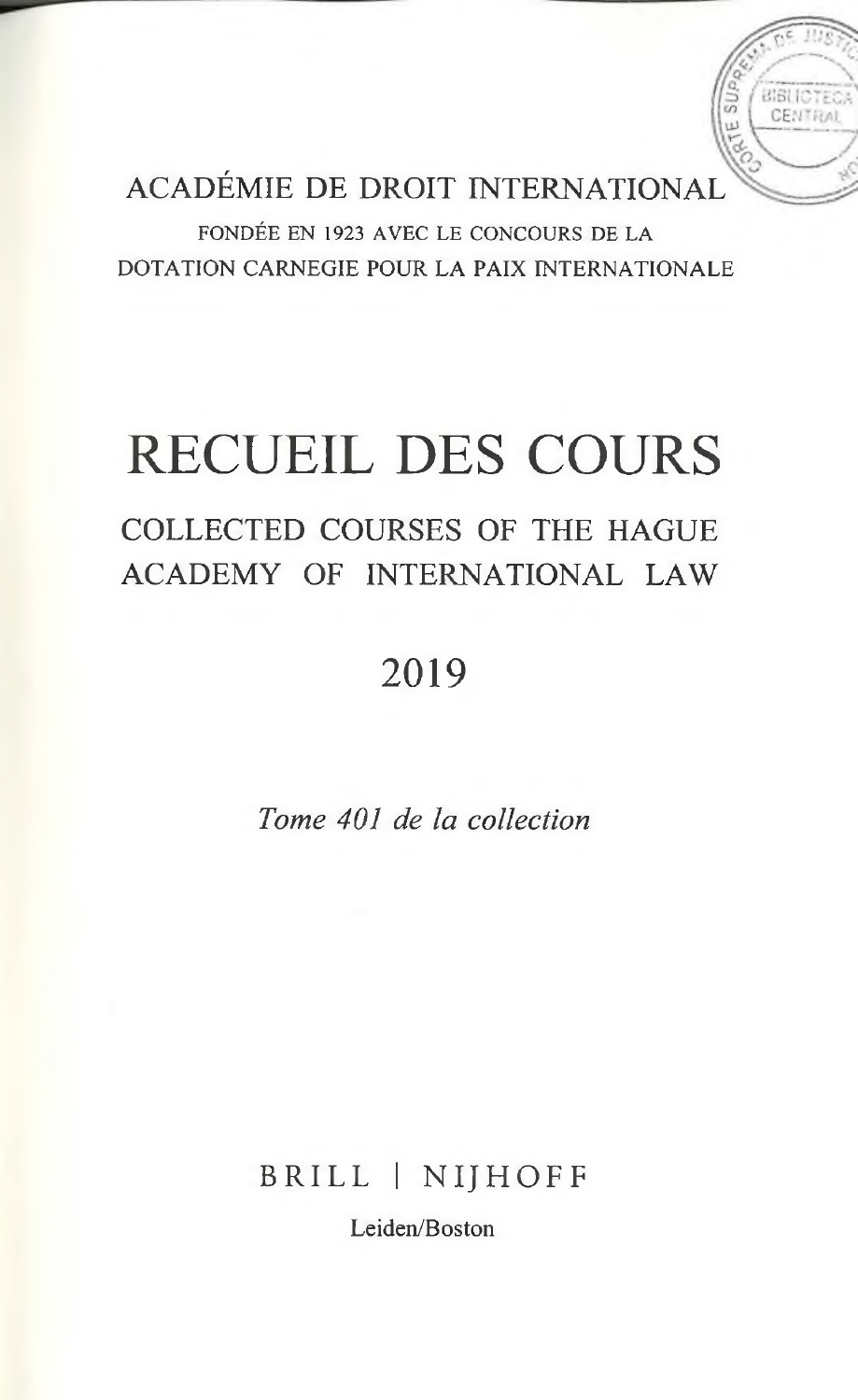### GENERAL TABLE OF CONTENTS TABLE GÉNÉRALE DES MATIÈRES

| Extraterritorial Enforcement of Regulatory Laws, by Diane P. WOOD,<br>Chief Judge of the United States Court of Appeals   | $9 - 126$ |
|---------------------------------------------------------------------------------------------------------------------------|-----------|
| Identité culturelle en droit international privé de la famille, par<br>Yuko NISHITANI, professeur à l'Université de Kyoto | 127-450   |